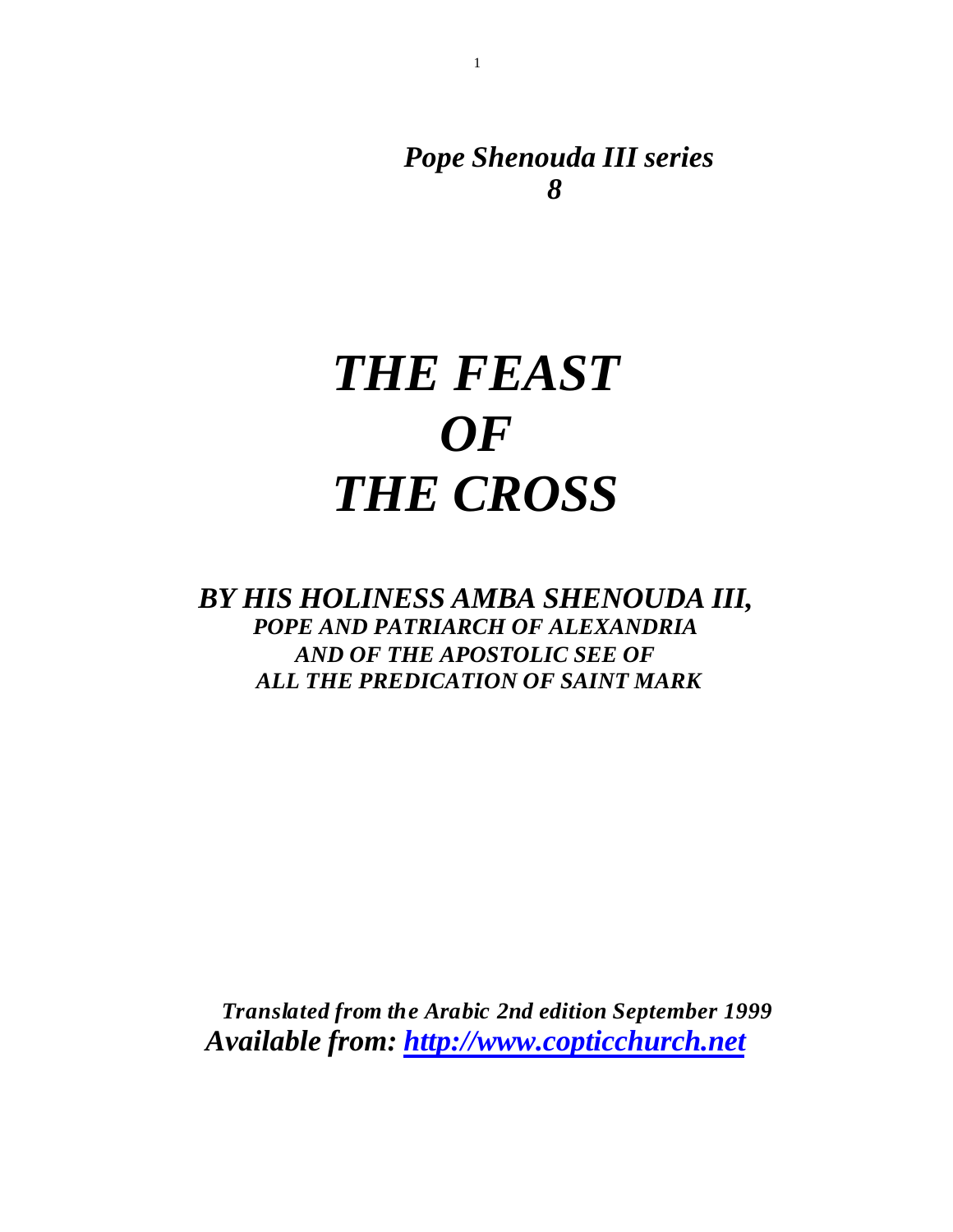*Name of the book: The Feast of the Cross Author: His Holiness Pope Shenouda III Editor: Orthodox Coptic Clerical College, Cairo Second Edition: September 1999 Press: Amba Rueiss, (Offset) Deposition number at "The Library": 10664/1997 I.S.B.N. 977 - 5345 - 44 - 8*

*All rights reserved to the author His Holiness Pope Shenouda III Pope and Patriarch of the See of Alexandria and of all the Predication of the Evangelist St. Mark*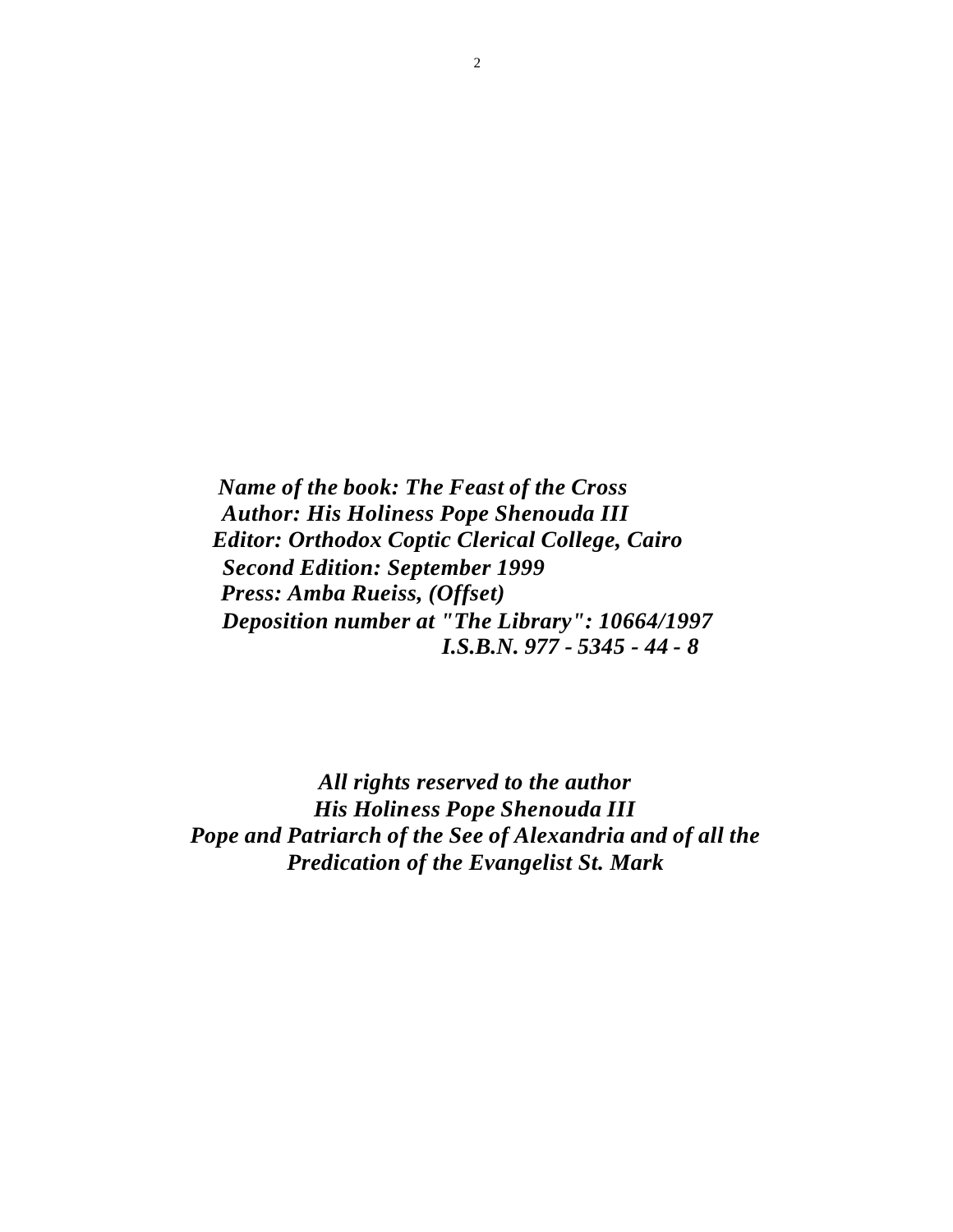*In the Name of the Father, the Son, and the Holy Spirit, the One God, Amen*

 *In this pamphlet, you read about: The importance and the spiritual significance of the Cross. The Cross in the life of Christ. The Cross in the lives of the apostles and all the saints and in the lives of the fathers monks. The glories of the Cross. The spiritual meanings of the Cross. The theological and doctrinal meanings. How to bear a cross in practical life. Saint Helen who discovered the Cross.*

 *Pope Shenouda III*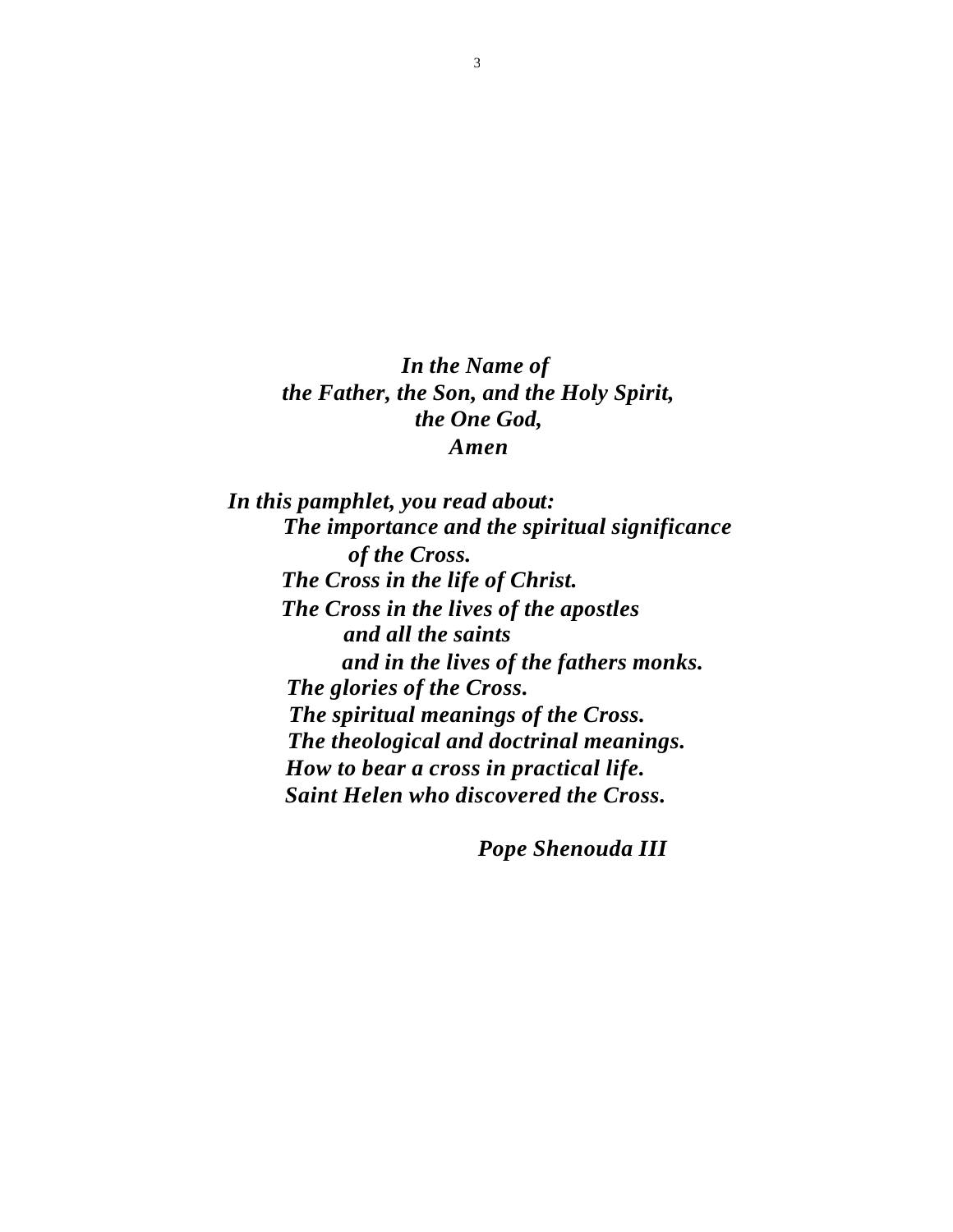*The Church celebrates the feast of the Cross on the 17th of Tot, (27th or 28th of September), the day of the apparition of the Cross to the Emperor Constantin, and on the 10th of Baramhat (19th of March), the day when the Empress Helen found the wood of the Holy Cross.*

We want to-day to speak about the spiritual meaning of the Cross, and about the importance and benediction of the Cross, in our lives.

 *The Cross is every difficulty which we suffer in view of our love for God, or for our love for people, for the Kingdom of God in general.*

### *THE LORD CHRIST AND THE CROSS*

 The Lord invited to bear the Cross and said: "If anyone desires to come after Me, let him deny himself, and take up his cross, and follow Me" (Matt. 16:24) (Mark 8:34). And He said to the rich young man: "Go your way, sell whatever you have and give to the poor, ....... and come, take up the cross, and follow Me" (Mark 10:21).

 *He made the bearing of the Cross a condition for the discipleship to Him.*

 He said: "And whoever does not bear his cross and come after Me cannot be My disciple" (Luke 14:27).

### *He Himself, during all the period of His Incarnation on earth, lived bearing the Cross.*

 Since His Nativity, Herod wanted to kill Him, and He run away with His mother to Egypt. When He began his mission, he suffered the fatigue of the service, and had "nowhere to lay His head" (Luke 9: 58). He lived a life of pain, so that Isaiah said about Him that He is: "A Man of sorrow and acquainted with grief" (Isaiah 53:3). He was bitterly persecuted by the Jews. Once they "took up stones again to stone Him" (John 10:31). Another time they wanted to "throw Him down over the cliff" (Luke 4:29). As for their insults and their accusation of Him, they are very numerous. All these are crosses which are other than the Cross on which He was crucified.......

### *THE CROSS IN THE LIVES OF SAINTS*

#### *The disciples of Christ also placed the Cross before their eyes.*

 They preached continually....... and said about that: "but we preach Christ crucified" although He is "to the Jews a stumbling block and to the Greeks foolishness" (1 Cor. 1:23). The apostle saint Paul said: "For I determined not to know anyting among you except Jesus Christ and Him crucified" (1 Cor. 2:2). He rather boasted in the Cross saying: "But God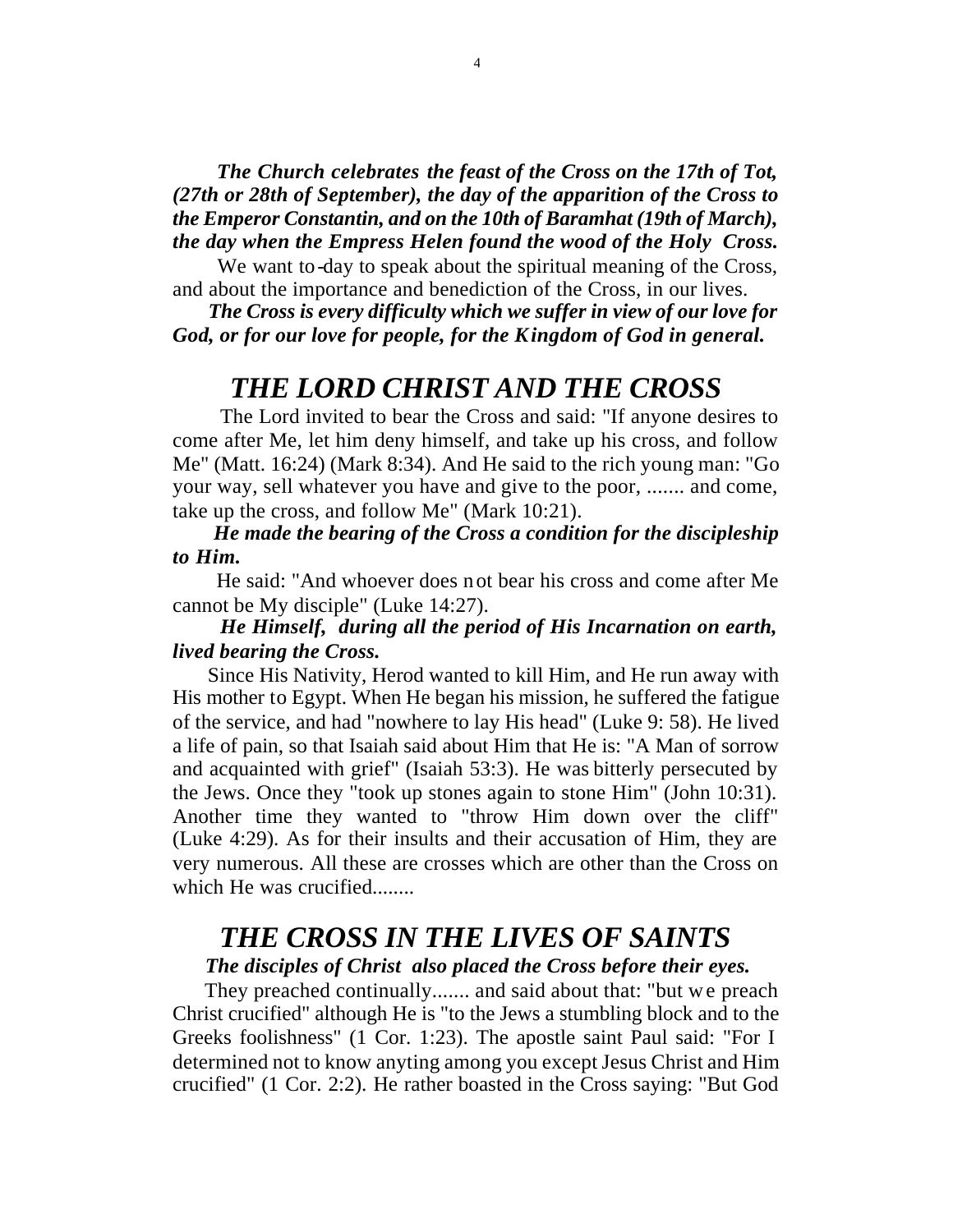forbid that I should boast except in the cross of our Lord Jesus Christ, by whom the world has been crucified to me, and I to the world" (Gal. 6:14).

Even the angel who announced the Resurrection, used this expression " Jesus who was crucified". He said to the two Mariam: "I know that you seek Jesus who was crucified. he is not here; for He is risen, as He said" (Matt. 28:5). Thus he called Him "Jesus who was crucified" although He was already risen. The expression " who was crucified" remained attached to him, and our fathers the apostles used it and concentrated their predication on it. As saint Peter said to the Jews "know assuredly that God has made this Jesus, whom you crucified, both Lord and Christ" (Acts 2:36).

### *The Cross is the narrow gate in which the Lord invited us to enter (Matt.7:13).*

He said to us:

"In the world you will have tribulation" (John 16:33);

"And you will be hated by all for my name's sake" (Matt. 10:22);

 "yes, the time is coming that whoever kills you will think that he offers God service" (John 16:2);

 "If you were of the world, the world would love its own.Yet because you are not of the world, but I chose you out of the world, therefore the world hates you" (John 15:19).

 Thus the apostle saint Paul taught: "We must through many tribulations enter the kingdom of God" (Acts 14:22).

### *The life of the Cross is evident in the lives of the martyrs, the abbots, and the ascetics.*

 In view of the faith, the martyrs and the confessors suffered unbearable torments and agonies. The majority of the early apostles and bishops marched in the way of martyrdom.

 When the Lord called Saul of Tarsus to become an apostle for the gentiles, He said about him "For I will show him how many things he must suffer for My name's sake" (Acts 9:16). We can mention as an example, the apostolic saint Athanassius of the abbots and the cross which they carried. He was exiled three times and he was exposed to bad accusations; and saint John Chrysostom who was also exiled...... and the incarceration and ostracisation to which the fathers were exposed.

 *As for the fathers monks, the Church surnames them "the cross bearers".*

 They have borne the cross of solitude and aloofness from every human consolation, and the cross of ascetism in which they were denuded from every corporal desire. They suffered the pains of hunger, thirst, cold, heat, poverty, and penury, in view of the greatness of their love the King Christ. They also suffered the afflictions and the warfare of the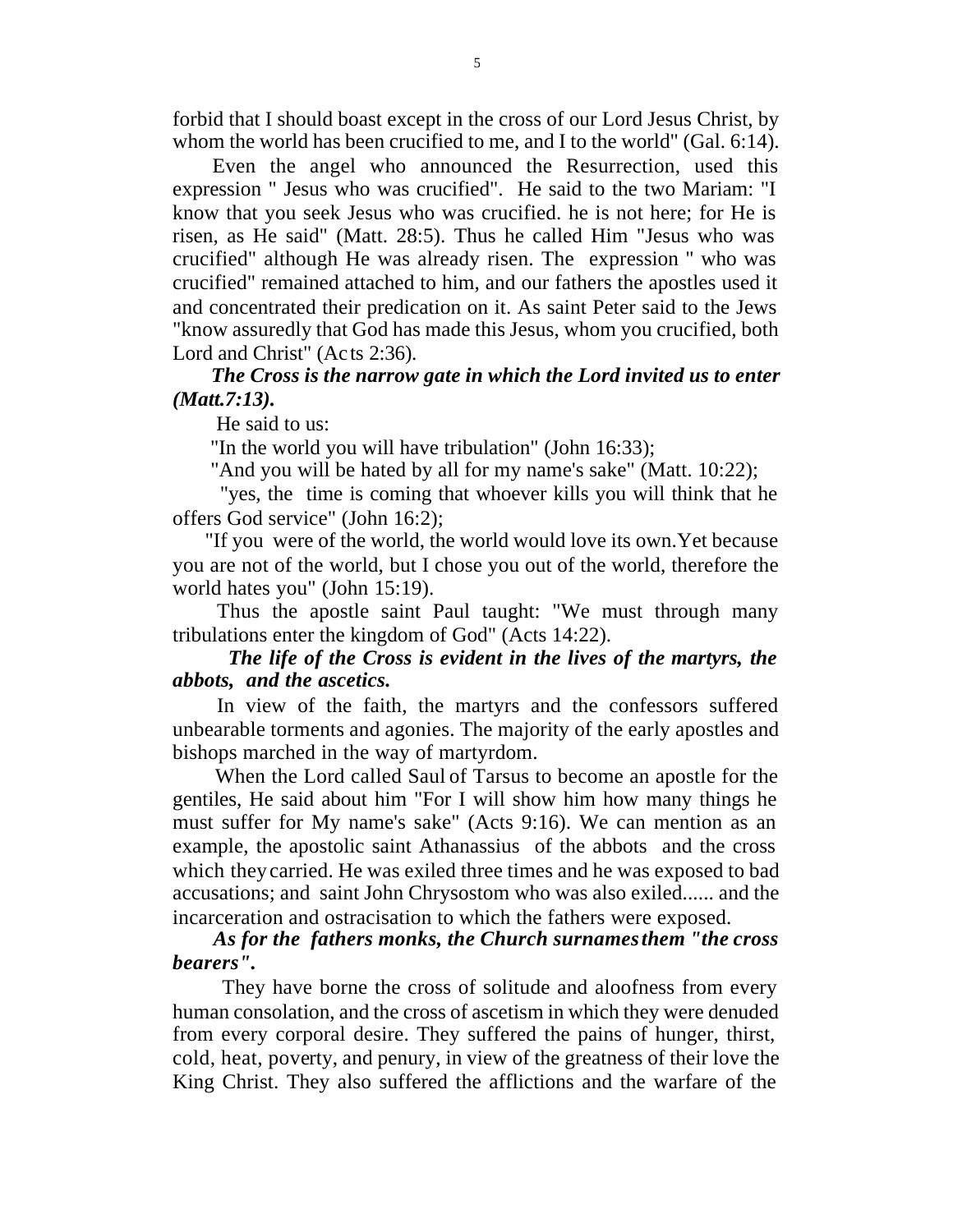devils in various ways and kinds, as in the life of saint Antonios, and the lives of the the wandering anchorites.

# *THE CROSS PRECEDES RESURRECTION*

 Christ was elevated over the level of the earth in His Crucifixion. He was also elevated over the level of the tomb in His Resurrection.

 He was elevated over the level of all the world in His Ascension to heaven and in His sitting at the right side of the Father. He was rather elevated over the level of this heaven.

### *These are degrees of elevation, all of which He had begun by the Cross.*

 Rather before that, He was elevated over the level of selfpreoccupation in His Nativity. He "made Himself of no reputation, taking the form of a bondservant" (Philippians 2:7).

 *The Cross of the Lord preceded His Resurrection; and His making Himself of no reputation preceded His glory.*

 Pain always precedes the crowns. Thus the apostle saint Paul said:  *"if indeed we suffer with Him, that we may also be glorified* 

### *together" (Rom. 8:17).*

 Thus he showed us the value and the results of pain. He rather considered pain as a gift in life to us from God. He said:

 *"For to you it has been granted on behalf of Christ, not only to believe in Him, but also to suffer for His sake" (Philippians 1:29). Pain is considered to be a gift because of its crowns.*

 Our Lord established the bearing of the cross as a condition to discipleship to Him. He said: "If anyone desires to come after Me, let him deny himself, and take up the cross, and follow Me" (Matt. 16:24). He said more than that: "And whoever does not bear his cross and come after Me cannot be My disciple" (Luke 14:27).

### *Such as the bearing of the cross is a condition for life with God, so also it is a test of seriousness and steadfastness in His way.*

 The tribulations to which the faithful man is exposed during his life, are a test of the extent of his steadfastness in faith. Thus the Lord said: "in the world you will have tribulation" (John 16:33). While He was on his way to the Cross, He permitted that his disciples should encounter the bearing of the cross, so that the extent of their steafastness should appear. He said: "Satan has asked for you, that he may sift you as wheat" (Luke 22:31).

 *For this reason, the Holy Church has placed the martyrs in the highest order of saints*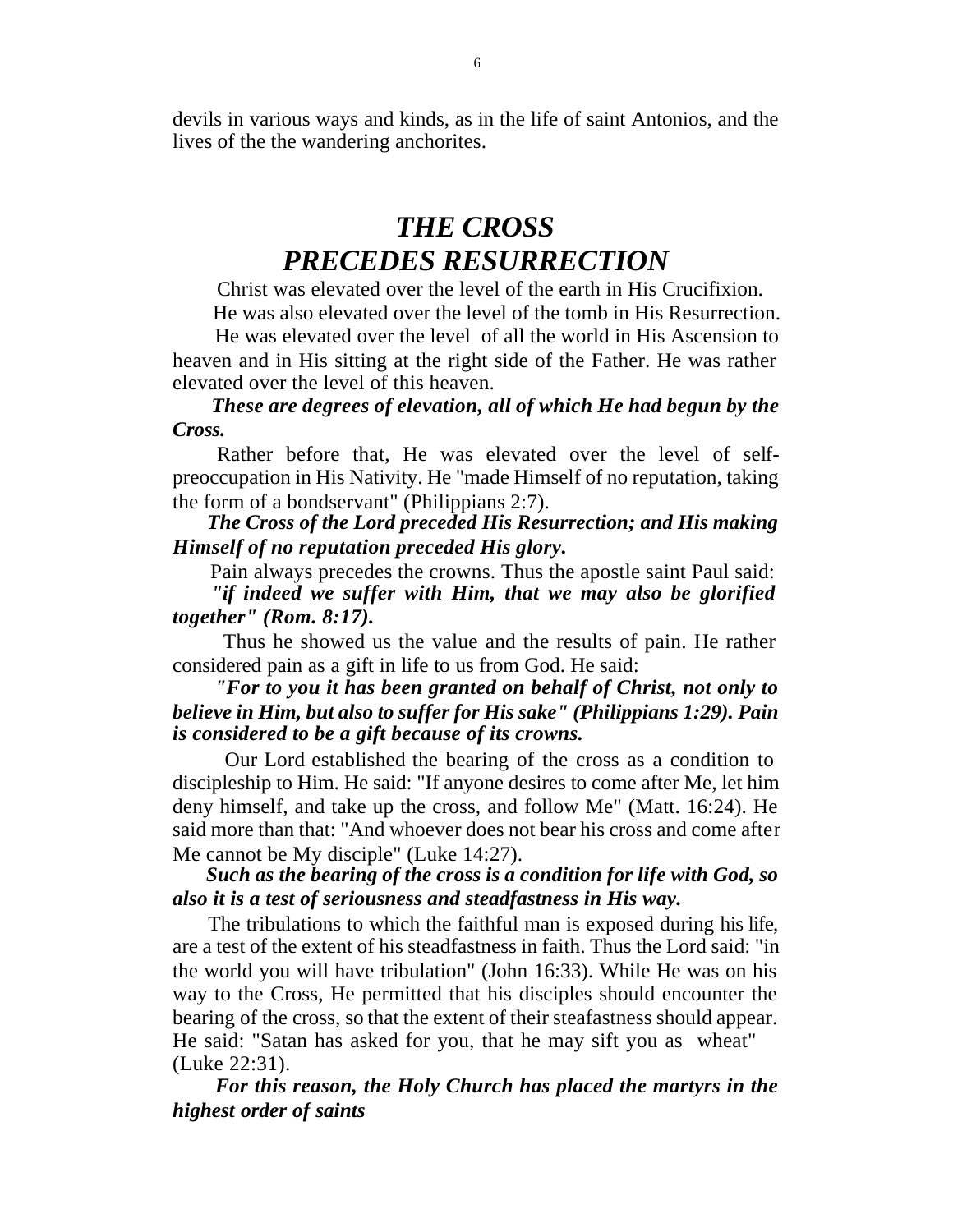because they were those who have suffered the cross more than all the others, in view of their constancy in the faith. The Church places also with them the confessors who confessed the faith and suffered many torments, although they did not obtain the crown of martyrdom.

### *If you bear a cross, accept that joyfully because of the crowns which you will obtain, if you do not complain and do not doubt.*

 It was said about the sufferings of Christ our Lord that He "for the joy that was set before Him endured the cross, despising the shame, and has sat down at the right hand of the throne of God" (Heb. 12:2). Here we find the Cross with joy in enduring it, and glory resulting from it.......

 *You will encounter many kinds of crosses. Among them, there are exertion, toleration, patience, fatigue in service and in repentance, and also discipline from God and from the fathers.......*

 Do not grumble then, whenever you bear a cross; and do not think that spiritual life must be easy, and its way covered with flowers.

 Otherwise, on what account will you be rewarded in eternity? And also, what is the meaning of the words of the Lord concerning the narrow gate (Matt. 7:13)?

### *CHRISTIAN LIFE IS A CROSS*

### *In fact, christian life is practically a journey to Golgotha; and chrisianity without a cross is really not christianity.*

 Those who have received their good things on earth, will have no share in the Kingdom, as the story of the rich man and Lazarus explains to us (Luke 16:25). We say that, as regards individuals, just as we say it as regards groups and churches also. For christianity is a participation in the sufferings of Christ, as the apostle saint Paul said: "that I may know Him and the power of His resurrection, and the fellowship of His sufferings, being conformed to His death" (Philippians 3:10). He said also about this participation in the sufferings:

### *"I have been crucified with Christ, it is no longer I who live, but Christ lives in me" (Gal. 2:20).*

 So that if you want to live with Christ, you must be crucified with Christ, or you must be crucified for Him, and suffer for Him, even if that would lead to die for Him also.

### *THE CROSS AND ITS GLORIES*

### *In christianity, you suffer, you find pleasure in suffering, and you obtain crowns for your suffering which is transformed into glory.*

 Christianity is not a cross which you carry, and grumble and protest in your complaint! No, but it is the love of the cross, the love of suffering and sacrifice and fatigue for the Lord and for the expansion of His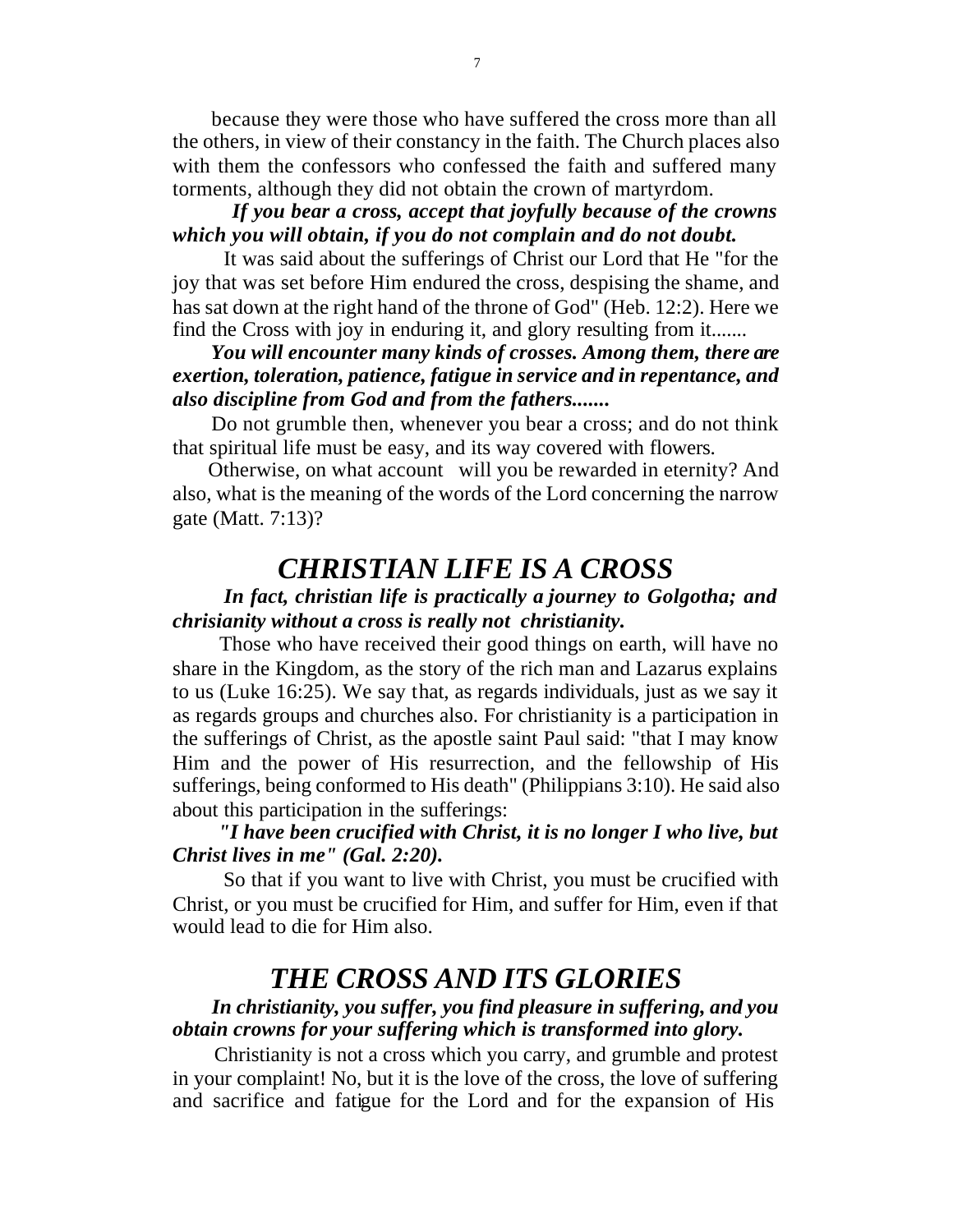kingdom. It was said about the Lord Christ: "who for the joy that was set before Him endured the cross, despising the shame"(Heb.12:2).

 The apostle saint Paul said: "Therefore I take pleasure in infirmities, in reproaches, in needs, in persecutions, in distresses, for Christ's sake" (2 Cor. 12:10).... And after having been scourged, the fathers apostles "departed from the presence of the council, rejoicing that they were counted worthy to suffer shame for His name" (Acts 5:41)....... But about the glories of sufferings, the apostle says:

### *"if indeed we suffer with Him, that we may also be glorified together" (Rom. 8:17).*

 Therefore he said after that: "For I consider that the sufferings of this present time are not worthy to be compared with the glory which shall be revealed in us" (Rom. 8:18). And thus the apostle saint Peter said: "But even if you should suffer for righteousness' sake, you are blessed" (1 Peter 3:14).

 Hence sufferings are accompanied by blessings. The Lord Christ has mentionned them saying: "Blessed are you when they revile and persecute you, and say all kinds of evil against you falsely for My sake. Rejoice and be exceedingly glad, for great is your reward in heaven, for so they persecuted the prophets who were before you" (Matt. 5: 11-12).

 Here we find that the sufferings for the Lord are associated with joy and jubilation and with the celestial reward.

### *Truly: because after the cross, there is resurrection and ascension, and also sitting at the right side of the Father.*

 If christianisty were only a cross, without glories, people would have been tired, and as the apostle said: "If in this life only we have hope in Christ, we are of all men the most pitiable" (1 Cor. 15:19). But christians in their bearing of the cross, look at the eternal glories "while we do not look at the things which are seen, but at the things which are not seen. For the things which are seen are temporary, but the things which are not seen are eternal" (2 Cor. 4:18).

### *Therefore, with the external fatigue, there is peace and consolation.*

 Saint Stephan at the time of his lapidation, saw the heavens opened, "and saw the glory of God" (Acts 7: 55,56). What joy had he at that time....!

 There is another joy which the martyrs felt; it is that they had completed the days of their expatriation on earth and the moment of their encounter with the Lord approached......Some of them saw the crowns and the glories....... and some others had holy visions that consoled them...

 *We do not separate the cross from its rejoicing and its glories: also we do not separate it from the assistance and grace of God.*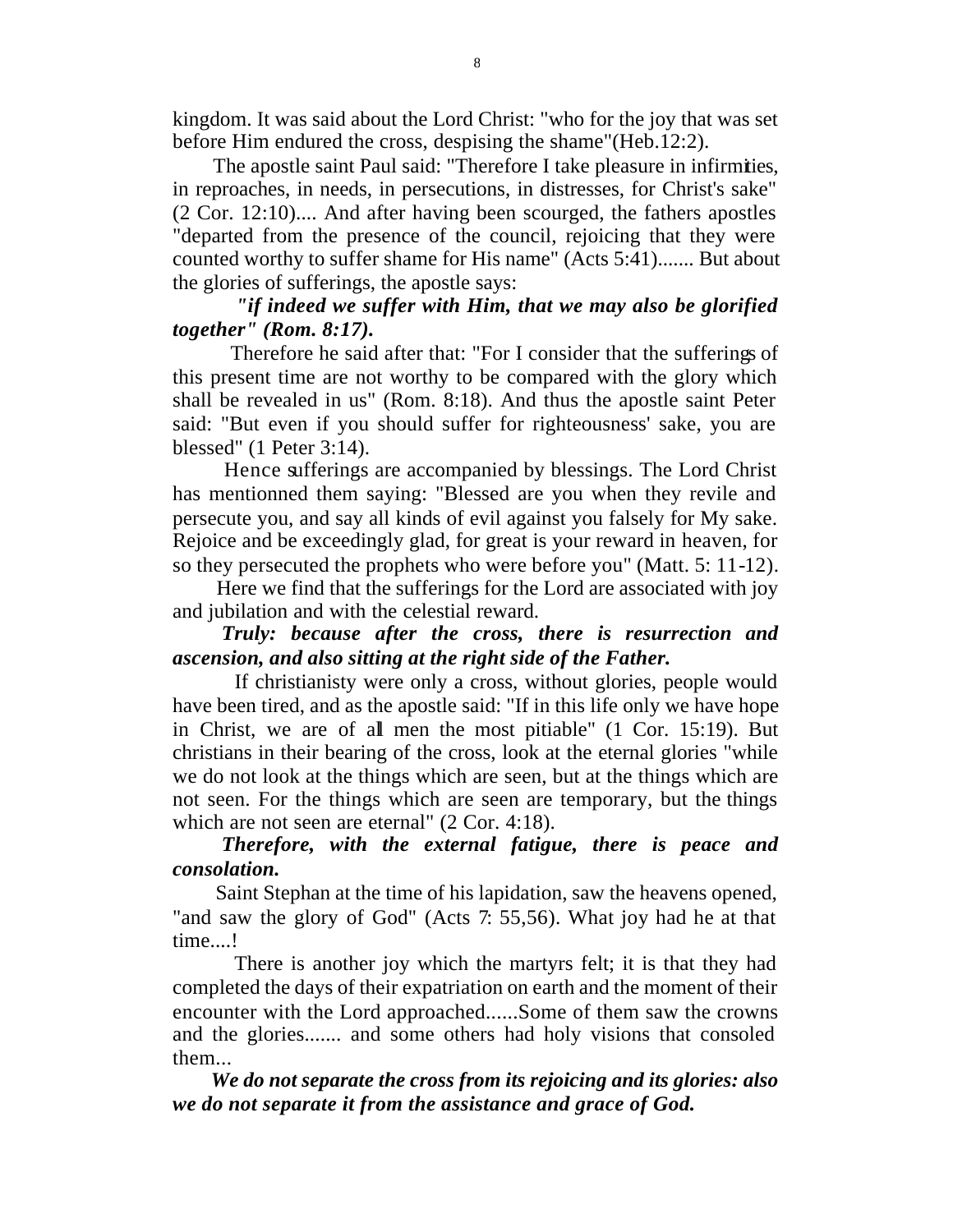The christian might carry a cross, but he does not carry it alone, and God does not leave him alone. There is a divine assistance that supports and upholds. It is that assistance which stood with the martyrs till they supported the sufferings, and which stands with the faithful in every tribulation. There is the encouraging expression of the Lord: "Do no be afraid ....... for I am with you, and no one will attack you to hurt you" (Acts 18: 9,10); "Be strong and of good courage; do not be afraid, nor be dismayed, for the Lord your God is with you wherever you go" (Joshua 1:9).

 "They will fight against you, but they shall not prevail against you. For I am with you", says the Lord, "to deliver you" (Jer. 1:19).

## *THE LOVE OF CHRISTIANITY FOR THE CROSS*

 *The cross is an emblem to which every christian clings because of its spiritual and doctrinal meanings.*

 We suspend it on the churches, we include it in all our sculptures, we suspend it on our breasts, we make its sign on ourselves, we begin our prayers with it, we sign it on our food, we sanctify with it all that we possess. The men of the clegy carry it in their hands, and they bless the people with it. The cross is used in all the ecclesiastical sacraments, and in all the signings and the consecrations, in the belief that all the blessings of the New Testament came as a result of the Cross. The clothes of the clerical men are adorned with the cross, not just for ornamentation, but for its benediction and its power. We celebrate two feasts for the Cross, and we carry the cross during the processions and the celebrations.

### *We see that there is a power in the signing of the Cross, which the devils dread.*

 All the pains of the devil to ruin human beings, has been lost by means of the deliverance which was realised on the Cross. Therefore Satan dreads the sign of the cross..... on condition that the signing of the cross is done with faith and reverence. The apostle saint Paul said: "For the message of the cross is foolishness to those who are perishing, but to us who are being saved it is the power of God" (1 Cor. 1:18).

 That is why a christian fortifies himself with the signing of the cross.

# *HOW TO BEAR PRACTICALLY YOUR CROSS*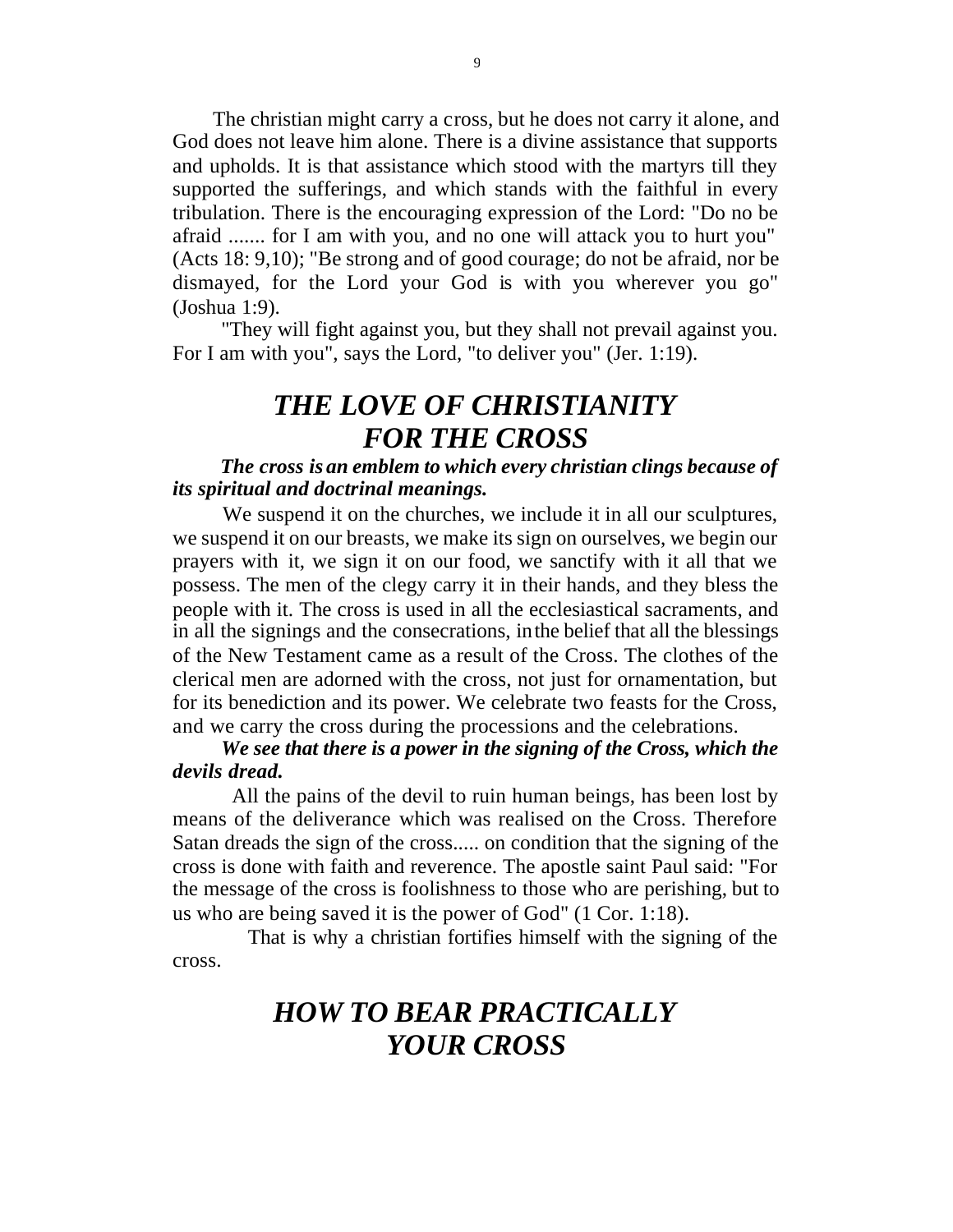*The cross is a sign of love, bestowal, sacrifice, and redemption, which you carry each time you are tired in view of the practice of these virtues.*

 Try to get tired for the rest of another, and for his deliverance and his service; and be confident that God does never forget the fatigue of charity, "and each one will receive his own reward according to his own labor" (1 Cor. 3:8).... Train yourself to give: whatever you bestow and support and sacrifice..... and train yourself to give from your necessities, as the blessed widow had done (Luke 21:4)........ Get tired in your service, because it is as much as you get tired, so much your love will appear, and therefore your sacrifice.

#### *2. The Cross is also a sign of sufferings and endurance:*

 The sufferings which the Lord endured for us, whether the sufferings of the body, of which He said: "They pierced My hands and My feet; I can count all My bones" (Ps. 22: 16-17) ....... or the sufferings of shame which He joyfullly endured for us, that is He was rejoicing for our salvation.

 Therfore the apostle said about Him: "who for the joy that was set before Him endured the cross, despising the shame" (Heb: 12:2). How great is the endurance when it is joyfully done. That is a lesson for us.

 While you suffer a cross, if you endure the tribulation of the cross for the Lord, or if you encounter persecution because of your justice, or if you are hit with disease or weakness for that...... likewise if you endure the wearisome deeds of people without taking revenge for yourself, but rather you turn the other cheek, and you walk the second mile, and do not resist an evil person (Matt. 5:39), but rather you act with patience, ... and patience is a cross, ... whether your endurance is within the circle of the family, or in the field of service, or in relation to your work.

### *3. You will bear a cross, if you crucify the flesh with its passions (Gal. 5:24).*

 You make efforts to crucify a craving or a guilty desire, and you conquer yourself. You crucify your thoughts each time they want to make you wandering. Likewise you restrain your senses, you bridle your tongue, you constrain yourself, and forbid your body to take food, enduring hunger, keeping away from every appetising food, and from every corporal pleasure and from the love of money.

### *4. You bear your cross in your self-denial, by taking the last place,*

 by not seeking dignity, by your giving up your rights, by not taking your reward on earth, by preferring others to yourself in everything with love that "does not seek its own" (1 Cor. 13:5), by humility and renouncement, and by keeping away from praise and dignity.

 *5. You bear your cross by bearing the sins of others, because our Lord the Christ has done so.*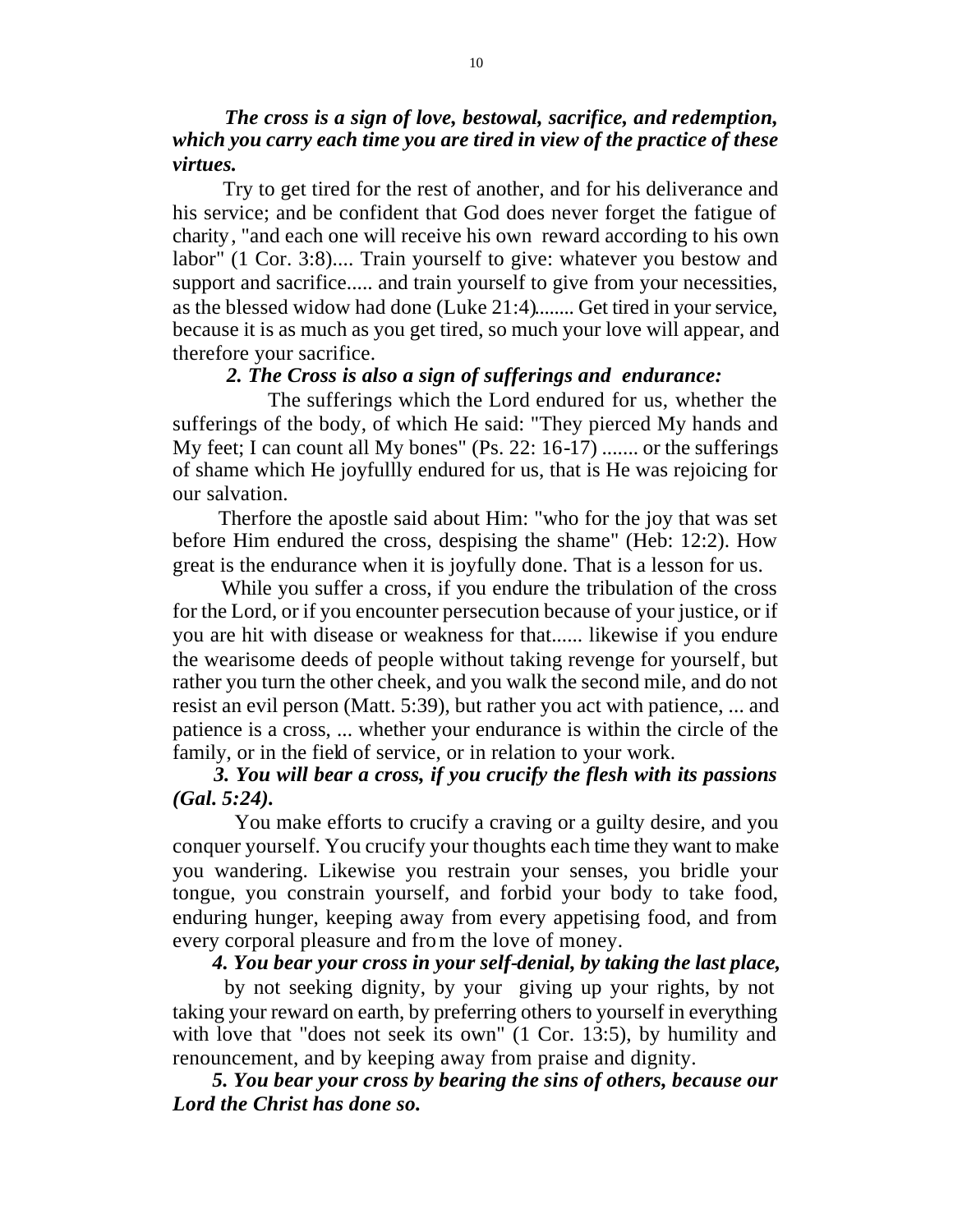There is no objection that you would bear the guilt of another one and be punished for that instead of him; or that you bear the responsibilities of another one, and to carry them on instead of him. And as saint Paul said to Philemon about Onesimus: "But if he has wronged you or owes anything, put that on my account. I, Paul, an writing with my own hand, I will repay" (Philemon 18-19)...... As much as you can, participate in the sufferings of others, and carry them in their place. Be a cyrenian bearing the cross of another.

# *SPIRITUAL MEANINGS OF THE CROSS*

 *When we make the sign of the cross, we remember many of the theological and spiritual meanings which are connected to it.*

 1. We remember the love of God for us, who accepted death instead of us, in view of our salvation. *"All we like sheep have gone astray, we have turned, every one, to his own way; and the Lord has laid on Him the iniquity of us all" (Is. 53:6).* When we make the sign of the cross, we remember "the Lamb of God who takes away the sin of the world" (John 1:29). "And He Himself is the propitiation for our sins, and not for ours only but also for the whole world" (1 John 2:2).

### *2. And in the Cross, we remember our sins.*

 Our sins which He has borne on the Cross, and for which He Incarnated and was crucified.......

 With this remembrance, we become humiliated, our souls become contrite, and we thank for the price which He paid for us "For you were bought at a price; therefore glorify God in your body and in your spirit, which are God's" (1 Cor. 6:20).

### *3. And in the Cross, we remember the divine justice:*

 How forgiveness was not on account of justice. But the divine justice took his right on the Cross. We do not then consider sin as a slight matter, the sin whose price is such as that.

### *4. In our signing of the Cross, we declare our discipleship to this crucified One.*

 Those who take the cross simply by its spiritual meaning, inside the heart, without any apparent sign, do not openly manifest this discipleship which we declare by signing the cross, by carrying the cross on our breasts, by kissing the cross in front of everybody, by drawing it on our hands, and by raising it above the places in which we worship.

 With all this, we openly declare our faith, and we are not ashamed of the Cross of Christ in front of people, but rather we boast of it, we hold fast to it, we celebrate feasts for it ....... Even without speaking, our plain aspect manifests our faith......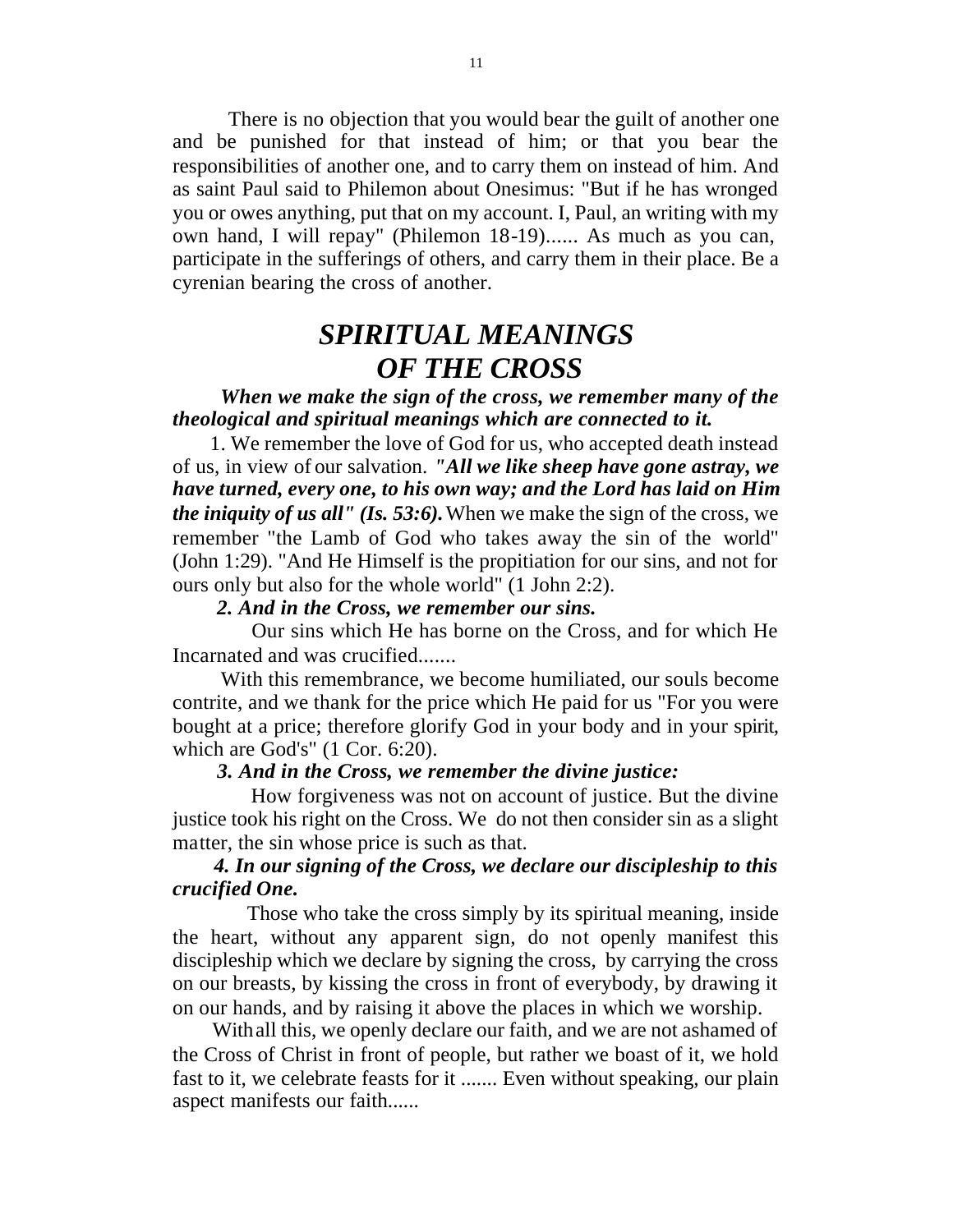### *5. We do not make the sign of the cross on ourselves in a silent manner, but we say with that: In the Name of the Father, the Son, and the Holy Spirit.*

 Thus each time we declare our faith in the Holy Trinity who is One God for ever to eternity, amen. Thus the Holy Trinity is continually in our thoughts, and that is not available to those who do not make the sign of the cross as we do.

### *6. In making the sign of the cross, we also declare our belief in Incarnation and Redemption:*

 When we make the sign of the cross from upward to downward, and from the left side to the right side, we remember that God has come down from heaven downward to our earth, and transported people from the left side to the right side, from obscurity to light, and from death to life; and how many are the meditations which come to our hearts and minds from the signing of the cross!

### *7. We remember forgiveness in the Cross,*

 how our sins were forgiven on the Cross, and how our Lord addressed the heavenly Father saying (while He was on the Cross): "Father, forgive them, for they do not know what they do" (Luc 23:34)....

### *8. In the signing of the cross, there is a religious instruction for our sons and for others:*

 Whoever makes the sign of the cross, when he prays, when he enters the church, when he eats, when he sleeps, and at every moment, he remembers the Cross. This remembrance is spiritually useful and scripturally desirable. In it there is also an instruction for people, that Christ was crucified, and an instruction specially for our small children who grow from their childhood being used to the cross.

### *9. By making the sign of the cross we preach the death of the Lord for us, conforming to his commandment.*

 This is the commandment of the Lord who has redeemed us, to preach His "death till He comes" (1 Cor. 11:26)....... In making the sign the cross we remember His death at all times, and we keep remembering Him till He comes.

 We also remember Him in the sacrament of Eucharist. But this sacrament is not done every moment, while we can make the sign of the cross at every moment, remembering the death of Christ for our sake.....

### *10. In making the sign of the cross, we remember that the retribution of sin is death:*

 because otherwise Christ would not have died; "we were dead in trespasses" (Eph. 2:5). But Christ died instead us upon the Cross and gave us life. Having paid the price on the Cross, He said to the Father: "Father, forgive them" (Luke 23:34).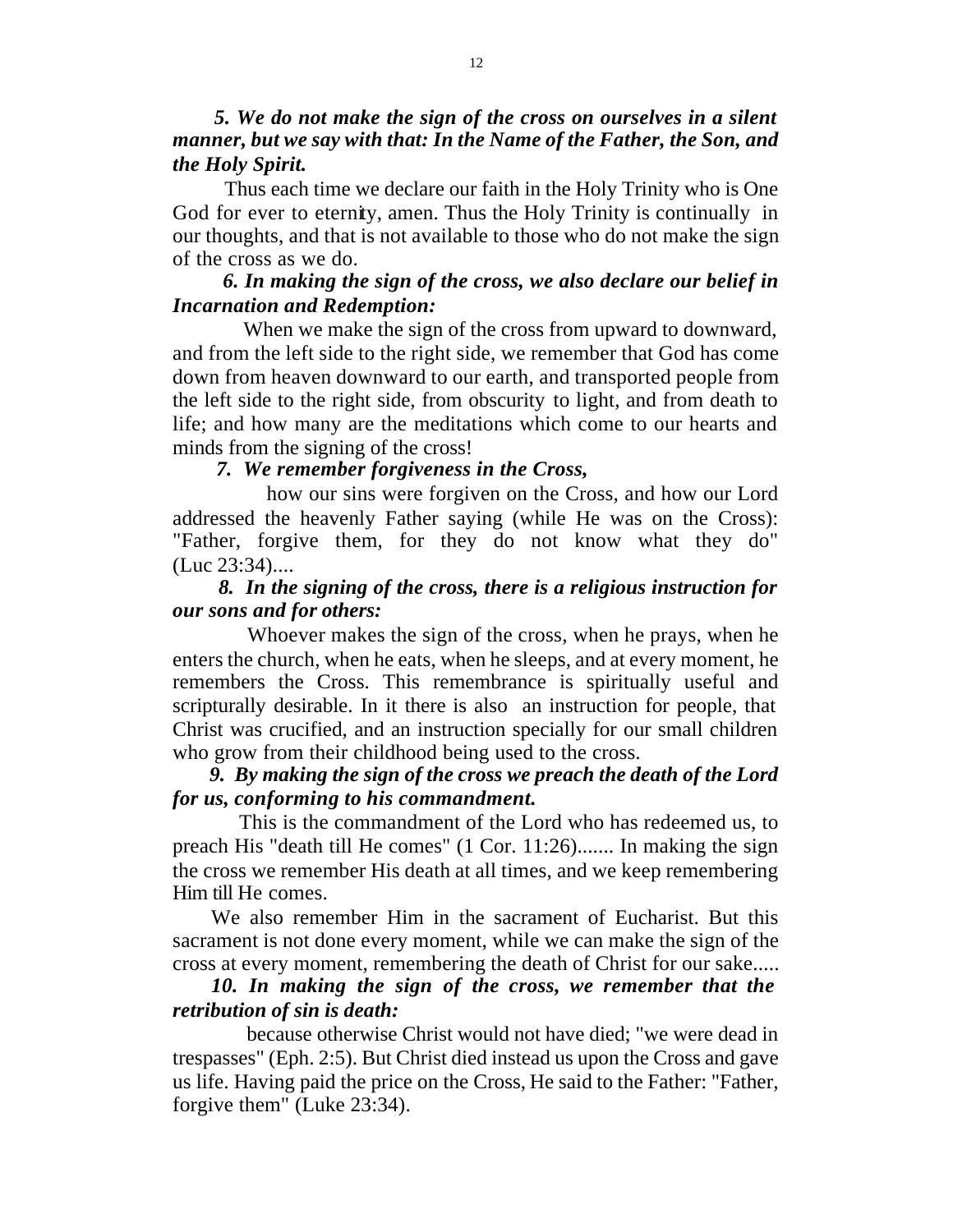*11. In making the sign of the cross, we remember the love of God for us:*

 We remember that the cross is a sacrifice of love. *"For God so loved the world that He gave His only begotten Son, that whoever believes in Him should not perish but have everlasting life" (John 3:16).......* and we remember that "God demonstrated His own love toward us, in that while we were still sinners, Christ died for us.......... and we were reconciled toGod through the death of His Son" (Rom. 5: 8,10).

 In the Cross, we remember the love of God for us, because "Greater love has no one than this, than to lay down one's life for his friends" (John: 15:13).

### *12. We make the sign of the cross because it gives us power.*

 The apostle saint Paul felt that power of the Cross, and said: "by whom the world has been crucified to me, and I to the world" (Gal. 6:14). And he also said: "For the message of the cross is foolishness to those who are perishing, but to us who are being saved it is the power of God" (1 Cor. 1:18).

 Note that he did not say that the crucifixion is the power of God, but he said that the simple word of the cross is the power of God.

 Therfore when we make the sign of the cross, and when we mention the cross, we are filled with power; because we remember that the Lord trampled death by the cross, and He granted life to everybody, and forced and defeated Satan. Therefore....

### *we make the sign of the cross, because Satan dreads it:*

 All the labour of Satan since he fighted Adam until the end of time, has been lost on the Cross, because the Lord has paid the price, and erased all the sins of people with His blood, for those who believe and obey. Therefore Satan whenever he sees the cross, he is terrified and remembers his greatest defeat and the loss of his labour, and so he is ashamed and runs away.

 Thus all the sons of God constantly use the sign of the cross, considering that it is the sign of conquest and victory, that it is the power of God. As for our part, we are filled with power inside. But the enemy outside is scared.

 And as in ancient times the bronze serpent was lifted up, as a healing for people and salvation from death, even so the Lord of glory was lifted up on the Cross. (John 3:14). Thus is the sign of the cross in its effect.

### *14. We make the sign of the cross, and take its blessing:*

 In ancient times, the cross was the sign of malediction and death because of sin....... But on the Cross, the Lord bore all our maledictions, in order to grant us the benediction of the reconciliation with God (Rom. 5:10), and the benediction of the new life. Therefore all the gracious things of the New Testament come from the Cross.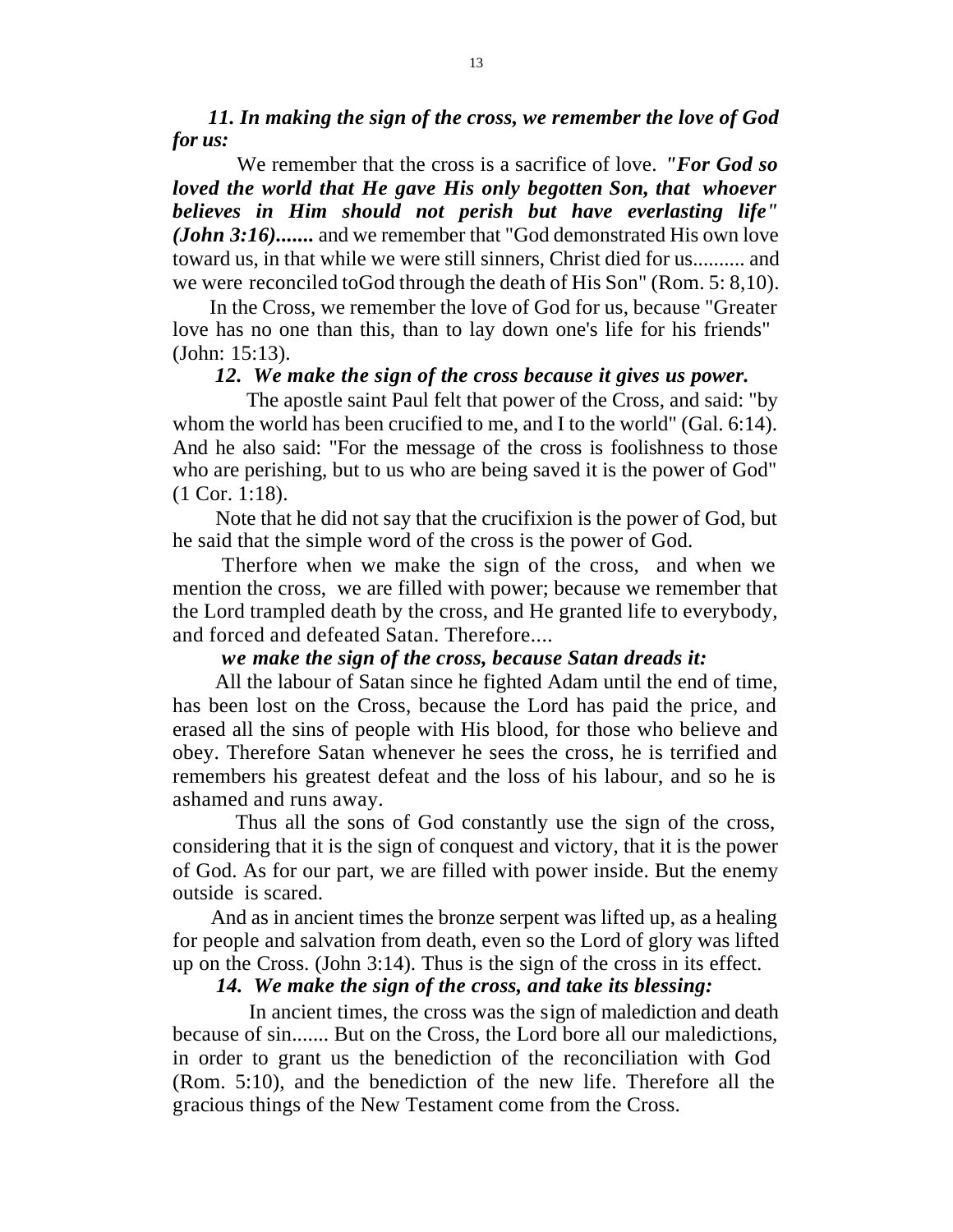Therefore the clergy men use this cross in the giving of benediction, as an indication that the benediction is not issued from them personally, but from the cross of the Lord who has entrusted them to use it for granting benediction, and because they take their ministry from the ministry of Him who was crucified. All the blessings of the New Testament follow the cross of the Lord and its effect.

### *15. Therefore we use the cross in all the holy sacraments of Christianity,*

 because they all have their source in the merits of the blood of Christ on the cross.

 Without the cross, we could not deserve to come near to God as sons in Baptism; and we could not deserve the communion of his body and blood in the mystery of Eucharist (1 Cor. 11:26), and we could not enjoy the blessings of any mystery from the mysteries of the Church.

 *16. We pay attention to the Cross in order to remember our participation in it.*

 We remember the word of the apostle saint Paul: *"I have been crucified with Christ; it is no longer I who live, but Christ lives in me" (Gal. 2:20).* And also his word: *"that I may know Him and the power of His resurrection, and the fellowship of His sufferings, being conformet to His death" (Philippians 3:10).* Here we ask ourselves when shall we enter into participation with the sufferings of the Lord and shall be crucified with Him.

 *And here we remember the thief who was crucified with Him, and deserved to be with Him in paradise.* Probably he is in paradise singing with the song that saint Paul said later "I have been crucified with Christ......."

 All our wishes are that we ascend on the cross with Christ, and to boast about this cross which we remember now whenever we touch it with our senses.

### *17. We honor the cross, because it is a subject of joy for the Father:*

 The Father who has accepted Christ on the cross with all joy, as a sin sacrifice and also as "a burnt sacrifice, an offering made by fire, a sweet aroma to the Lord" (Lev.1: 5,13,17).

 The Lord Christ has satisfied the Father with the perfection of His life on earth, but He entered into the fullness of this satisfaction on the Cross, where He "became obedient to the point of death, even the death of the cross" (Philippians 2:8).

 Each time we look at the cross, we remember the perfection of obedience, and the perfection of subjection, in order to imitate the Lord Christ in his obedie nce, to the point of death.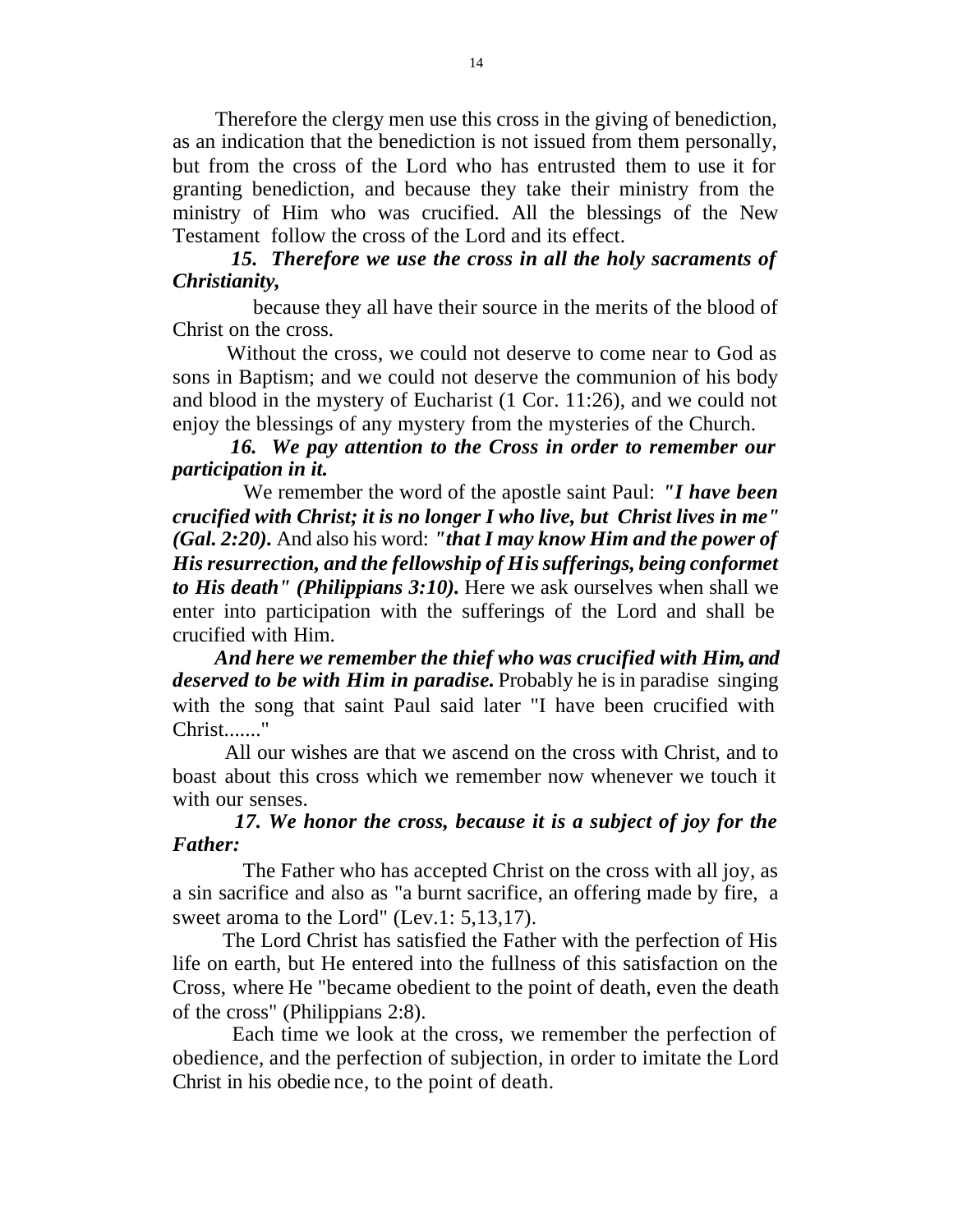As the cross was a subject of joy for the Father, so also it was a subject of joy as regards the Son who was crucified, of whom it was said: "who for the joy that was set before Him endured the cross, despising the shame" (Heb. 12:2).

### *Thus was the fullness of Christ's joy in His crucifixion. May we be like that.*

### *18. In the cross, "we go forth to Him outside the camp, bearing His reproach" (Heb. 13:12)*

with the same feelings which we have in the holy week.......and in that, we remember what was said about the prophet Moses: "esteeming the reproach of Christ greater riches than the treasures in Egypt" (Heb. 11:26). The reproach of Christ is His crucifixion and His sufferings.

### *19. On the cross, we remember the salvation which the thief who was crucified with the Lord obtained:*

 That gives us a wonderful hope. How could a man be saved in the last hours of his life on earth, and get a promise to enter the paradise.

 How the Lord with His spiritual influence on this thief, had been able to draw him to Himself, and remember his faith and his confession, without remembering any of his previous sins.

How great is that hope which was realised on the cross.

### *20. We bear the cross which reminds us of His second coming:*

 As it has been mentionned in the gospel about the end of the world and the coming of the Lord: "Then the sign of the Son of Man will appear in heaven" (that is the cross).........and they will see the Son of Man coming on the clouds....." (Matt. 24:30).

 Let us remember the sign of the Son of Man on earth, so long as we expect this sign of His in heaven in His majestic coming.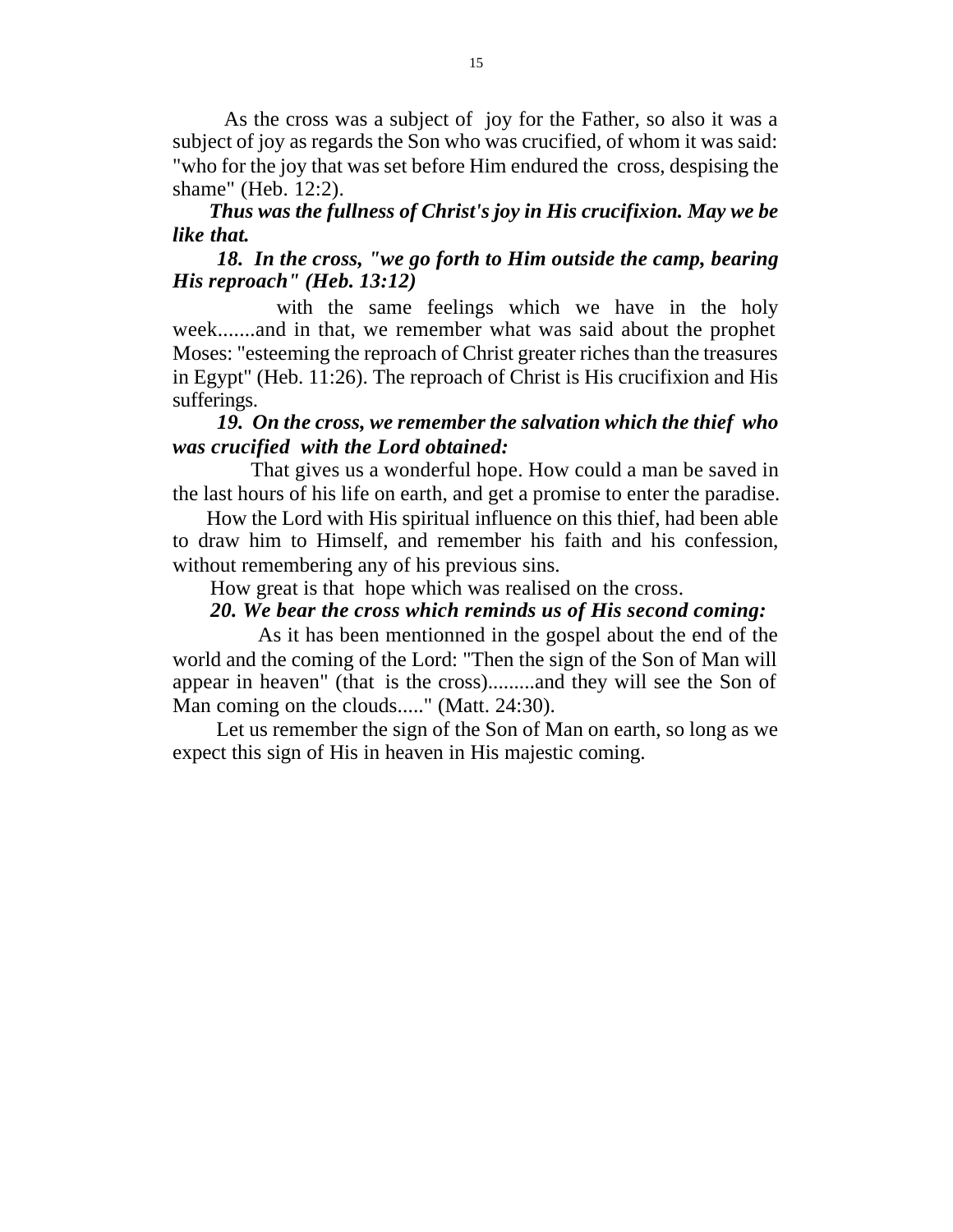# *THE JUST QUEEN SAINT HELEN*

*We remember her on the occasion of the Feast of the Cross*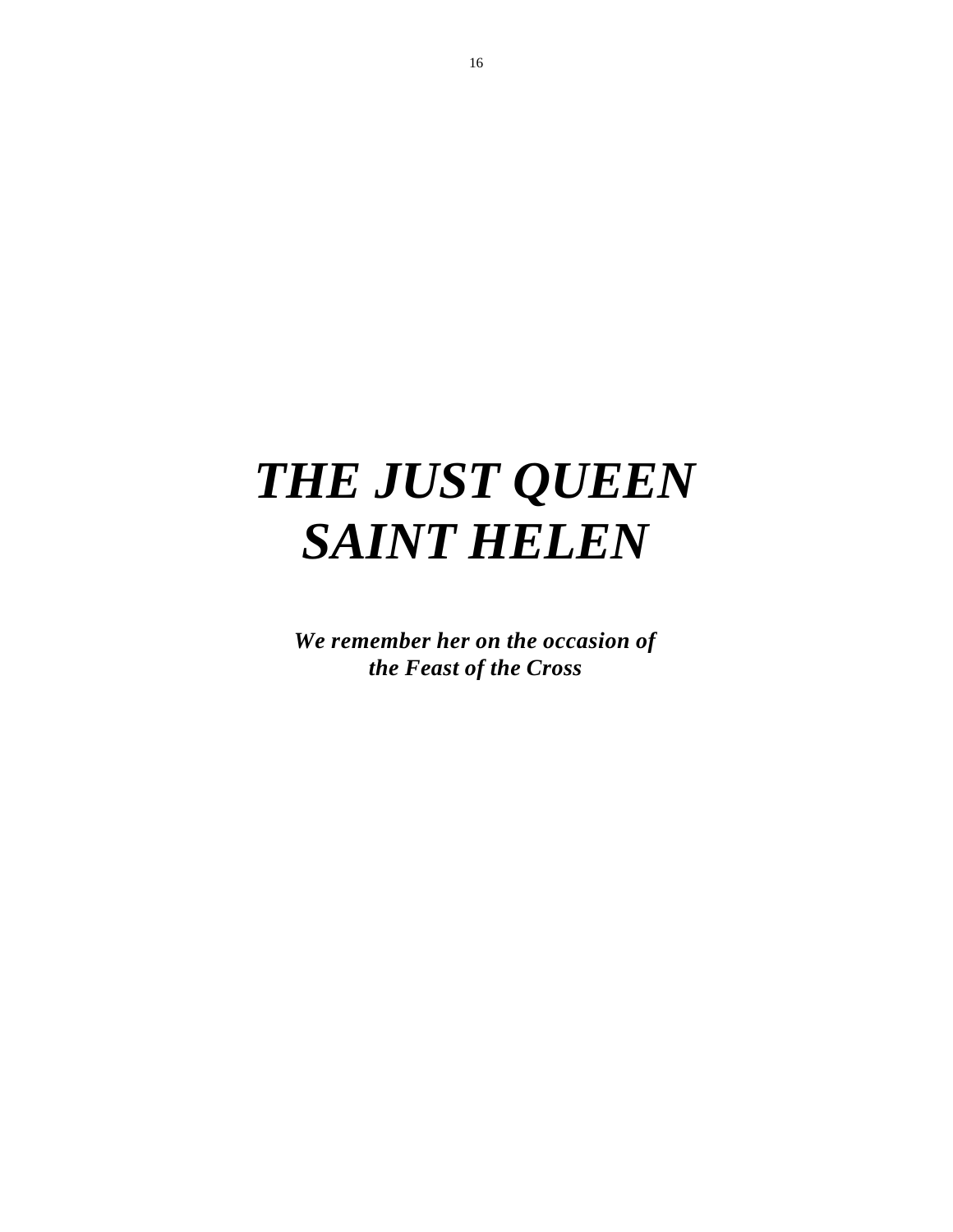The Orthodox Coptic Church celebrates her feast on the 9th of Bashans, (the 17th of May), the day of her death in the year 327 AD, and we also remember her on the 17th of Tot, (the 27th or the 28th of September), the day of the feast of the Cross.

 The Church also remembers her in the assembly of saints in the prayers of the "Psalmodia", asking for her prayers and the prayers of her son the Emperor Constantin...... Our brothers the Orthodox Greeks build churches on her name, and they celebrate her feast and the feast of her son on the 21st of Ayar. The Latin Church celebrates her feast on the 18th of Aab (August).

 Her son Emperor Constantin honored her. He gave her the surname "Augusta", meaning queen. He gave her the power over the Imperial treasures. She spent generously and liberally on the construction of churches. She gave to the poor and the needy persons and cities.

 The historian Eusebius of Cesarea said about her, that during her wandering in the Eastern States, she presented numerous proofs of her magnanimity as an Empress, and of her imperial generosity upon the inhabitants of the various cities as communities and upon the individuals, as well as she offered many aids with the utmost lavishness. She gave money to some, and big quantities of clothes to others. She liberated some from prisons, or from the slavery of service in the mines. She delivered others from the violence of persecution, and brought back some others from exile (K3 F44).

 She was very religious. She went to church, with simple modest clothes, although she was an empress, and she stood with all veneration among the masses. She was constant in her prayers, and she attended the religious celebrations, and lived as a worshipper more than she lived as a queen. She visited the holy places, bearing the fatigues of travel in her old age.

### *The Lord suggested to her in a vision, to go to Jerusalem, and to search exactly for the place of the glorious Cross.*

 She went there, and inquired, and discovered three crosses. Saint Macarius, the Bishop of Jerusalem, accompanied her. God manifested the holy cross with a miracle, as it appears in the synaxaire of the 17th of Tot.

 She placed the cross in a golden box, and gave it to the bishop, and she kept a part of it for her son Constantin who placed some of the holy nails in his protective covering.